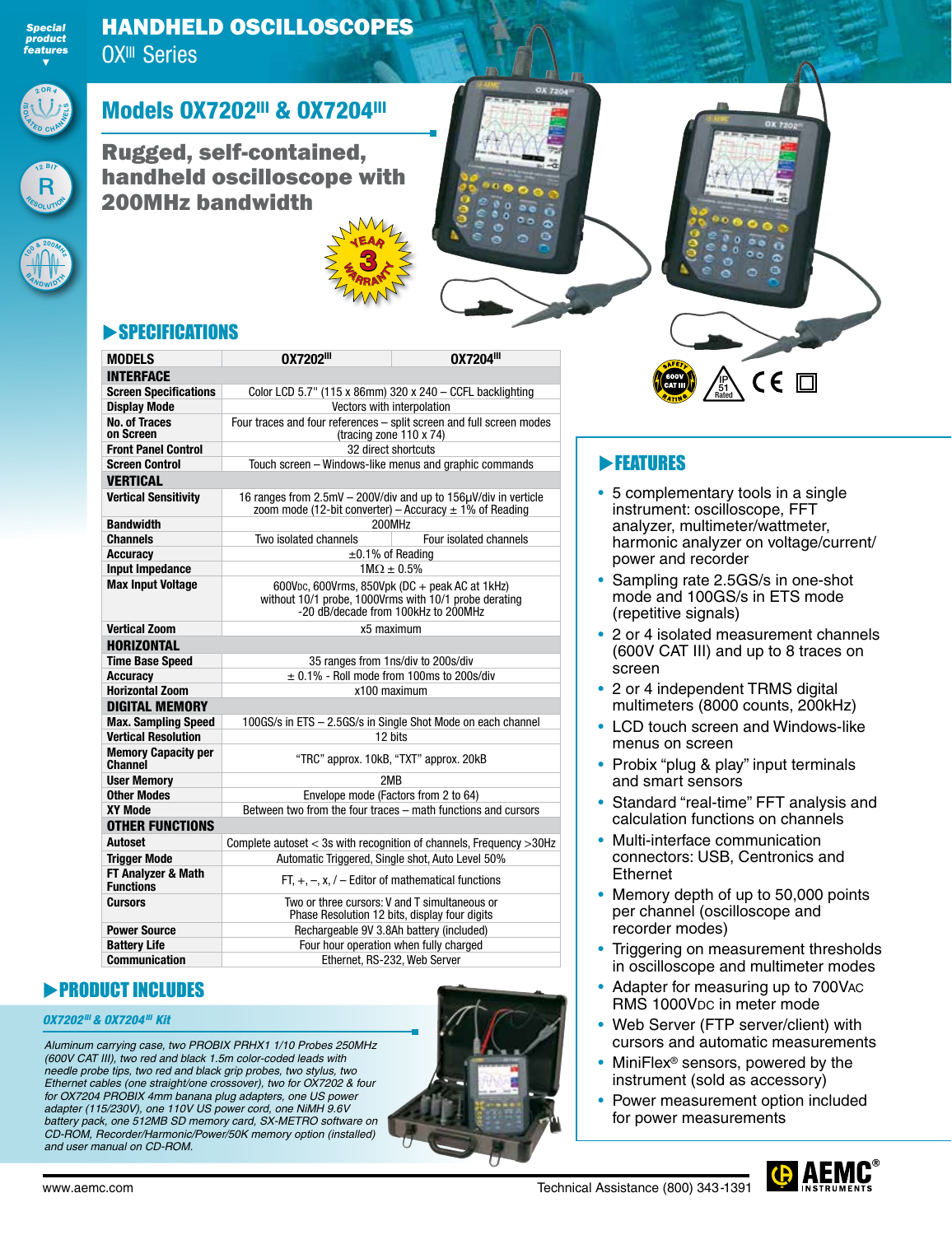## HANDHELD OSCILLOSCOPES

OX<sup>III</sup> Series



*Special product features ▼*

## **Models 0X7102III & 0X7104III**

## Rugged, self-contained, handheld oscilloscope with 100MHz bandwidth





## **SPECIFICATIONS**

 $\triangleq$ 3 **RRANT** YEAR

| <b>MODELS</b>                          | 0X7102III                                                                                                                                     | 0X7104III           |  |  |
|----------------------------------------|-----------------------------------------------------------------------------------------------------------------------------------------------|---------------------|--|--|
| <b>INTERFACE</b>                       |                                                                                                                                               |                     |  |  |
| <b>Screen Specifications</b>           | Color LCD 5.7" (115 x 86mm) 320 x 240 - CCFL backlighting                                                                                     |                     |  |  |
| <b>Display Mode</b>                    | Vectors with interpolation                                                                                                                    |                     |  |  |
| No. of Traces on<br><b>Screen</b>      | Four traces and four references - split screen and<br>full screen modes (tracing zone 110 x 74)                                               |                     |  |  |
| <b>Front Panel Control</b>             |                                                                                                                                               | 32 direct shortcuts |  |  |
| <b>Screen Control</b>                  | Touch screen - Windows-like menus and graphic commands                                                                                        |                     |  |  |
| <b>VERTICAL</b>                        |                                                                                                                                               |                     |  |  |
| <b>Vertical Sensitivity</b>            | 16 ranges from 2.5mV - 200V/div and up to 156µV/div in verticle zoom<br>mode (12-bit converter) – Accuracy $\pm$ 1% of Reading                |                     |  |  |
| <b>Bandwidth</b>                       | 100MHz                                                                                                                                        |                     |  |  |
| <b>Channels</b>                        | Two isolated channels<br>Four isolated channels                                                                                               |                     |  |  |
| <b>Accuracy</b>                        | $\pm 0.1\%$ of Reading                                                                                                                        |                     |  |  |
| <b>Input Impedance</b>                 | $1M\Omega \pm 0.5\%$                                                                                                                          |                     |  |  |
| <b>Max Input Voltage</b>               | 600Vpc, 600Vrms, 850Vpk (DC + peak AC at 1kHz)<br>without 10/1 probe 1000Vrms with 10/1 probe<br>derating -20 dB/decade from 100kHz to 100MHz |                     |  |  |
| <b>Vertical Zoom</b>                   | Zoom factor: from 1 to x 100                                                                                                                  |                     |  |  |
| <b>HORIZONTAL</b>                      |                                                                                                                                               |                     |  |  |
| <b>Time Base Speed</b>                 | 35 ranges from 1ns/div to 200s/div                                                                                                            |                     |  |  |
| <b>Accuracy</b>                        | $\pm$ 0.1% - Roll mode from 100ms to 200s/div                                                                                                 |                     |  |  |
| <b>Horizontal Zoom</b>                 | x100 maximum                                                                                                                                  |                     |  |  |
| <b>DIGITAL MEMORY</b>                  |                                                                                                                                               |                     |  |  |
| <b>Max. Sampling Speed</b>             | 100GS/s in ETS - 2.5GS/s in Single Shot Mode on each channel                                                                                  |                     |  |  |
| <b>Vertical Resolution</b>             | 12 bits                                                                                                                                       |                     |  |  |
| <b>Memory Capacity</b><br>per Channel  | "TRC" approx. 10kB, "TXT" approx. 20kB                                                                                                        |                     |  |  |
| <b>User Memory</b>                     | 2M <sub>B</sub>                                                                                                                               |                     |  |  |
| <b>Other Modes</b>                     | Envelope mode (Factors from 2 to 64)                                                                                                          |                     |  |  |
| <b>XY Mode</b>                         | Between two from the four traces – math functions and cursors                                                                                 |                     |  |  |
| <b>OTHER FUNCTIONS</b>                 |                                                                                                                                               |                     |  |  |
| Autoset                                | Complete autoset < 3s with recognition of channels,<br>Frequency > 30Hz                                                                       |                     |  |  |
| <b>Trigger Mode</b>                    | Automatic Triggered, Single shot, Auto Level 50%                                                                                              |                     |  |  |
| FT Analyzer &<br><b>Math Functions</b> | FT, $+$ , $-$ , x, $/$ – Editor of mathematical functions                                                                                     |                     |  |  |
| <b>Cursors</b>                         | Two or three cursors: V and T simultaneous or<br>Phase Resolution 12 bits, display four digits                                                |                     |  |  |
| <b>Power Source</b>                    | Rechargeable 9V 3.8Ah battery (included)                                                                                                      |                     |  |  |
| <b>Battery Life</b>                    | Four hour operation when fully charged                                                                                                        |                     |  |  |
| <b>Communication</b>                   | Ethernet. RS-232. Web Server                                                                                                                  |                     |  |  |



#### **PRODUCT INCLUDES**

#### *OX7102III & OX7104III Kit*

*Aluminum carrying case, two red and black 1.5m color-coded leads with needle probe tips, two PROBIX PRHX1 1/10 Probes 250MHz (600V CAT III), two red and black grip probes, two stylus, two Ethernet cables (one straight/one crossover), two for OX7102 & four for OX7104 PROBIX 4mm banana plug adapters; one US power adapter (115/230V), one 110V US power cord, one NiMH 9.6V battery pack, SX-METRO software on CD-ROM, Recorder/Harmonic/Power/50K memory option (installed) and user manual on CD-ROM.*

#### $C \in \Box$ IP 51 Rated

### **FEATURES**

- 5 complementary tools in a single instrument: oscilloscope, FFT analyzer, multimeter/wattmeter, harmonic analyzer on voltage/current/ power and recorder
- Sampling rate 2.5GS/s in one-shot mode and 100GS/s in ETS mode (repetitive signals)
- 2 or 4 isolated measurement channels (600V CAT III) and up to 8 traces on screen
- 2 or 4 independent TRMS digital multimeters (8000 counts, 200kHz)
- LCD touch screen and Windows-like menus on screen
- Probix "plug & play" input terminals and smart sensors
- Standard "real-time" FFT analysis and calculation functions on channels
- Multi-interface communication connectors: USB, Centronics and Ethernet
- Memory depth of up to 50,000 points per channel (oscilloscope and recorder modes)
- Triggering on measurement thresholds in oscilloscope and multimeter modes
- Adapter for measuring up to 700Vac RMS 1000V<sub>DC</sub> in meter mode
- Web Server (FTP server/client) with cursors and automatic measurements
- MiniFlex<sup>®</sup> sensors, powered by the instrument (sold as accessory)
- Power measurement option included for power measurements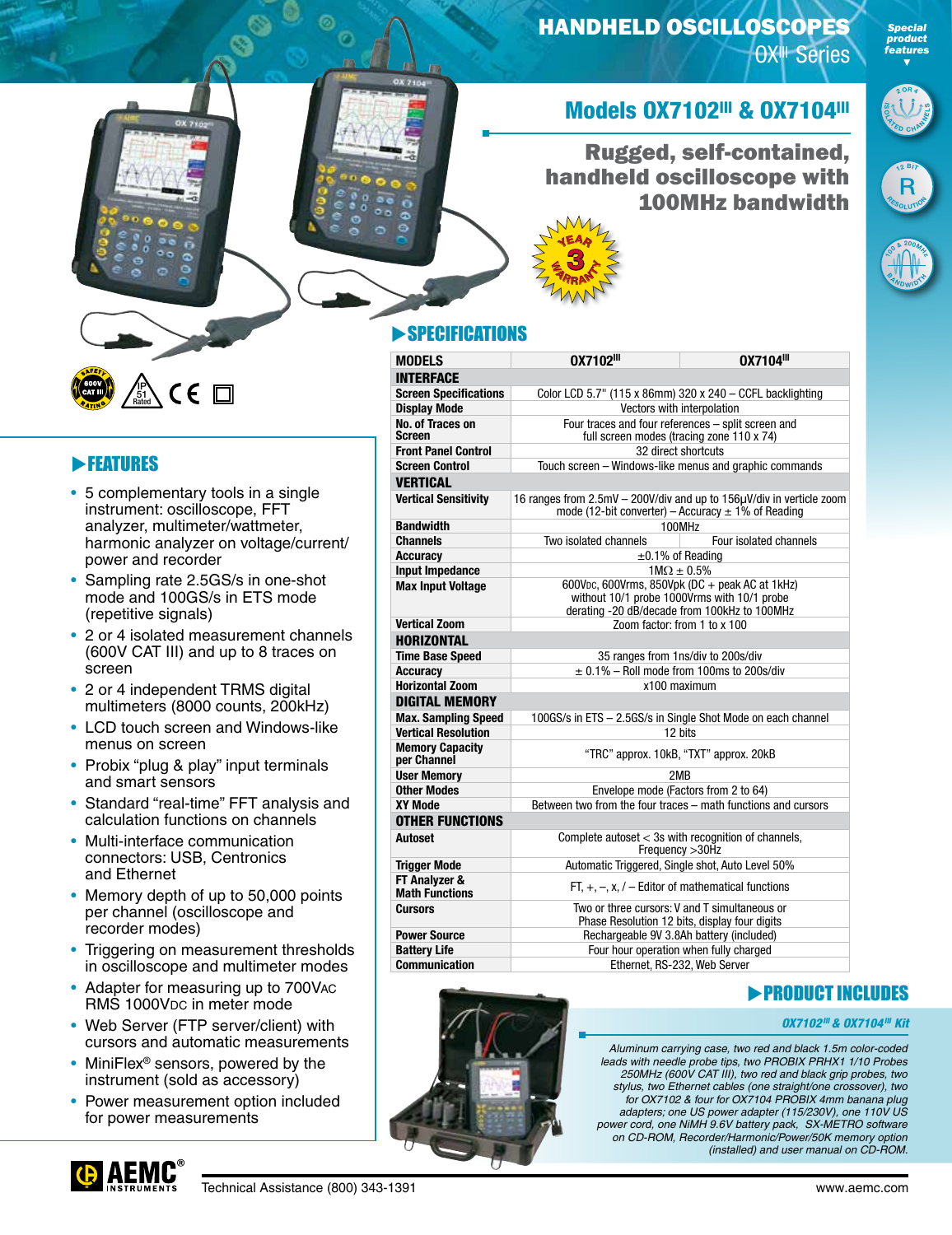## Models 0X7102III, 0X7104III, 0X7202III & 0X7204III

## Four Tools in One!



*The OXIII Series supports a great variety of sensors (voltage, current, temperature, 0 to 10V, 4 to 20mA, etc) and displays them in their original physical scale and units.*



*Automatic recording of the measured values are stored in memory on all active channels allowing review of periods lasting from five minutes to 24 hours.*



*Harmonic analysis results are displayed in bargraph form.*

#### **DEPRIONAL ACCESSORIES**



**Oscilloscope** Vert Trig Horiz Measure Memory 1368 **Diff** (iii) 1.00 東欧 sinn  $\mathbf{z}$  ch<sub>3</sub> Ý 5.00  $\Box$ ch4- $20.0\mu$ s **FFT** (3) Veff - 3.551) **Trigger Parameter**  $-111$ Main Puise Delay Count | TV | **Auxiliary Trigger** Main Trigger **ADOLLARSKA Trigger Delay** Holdoff ŧ 35.2us ~ 108µs Audiay Source Coupling  $G1C2C3C4$ DC.  $\overline{\mathcal{C}}$ Level Edge  $2.04 \sqrt{\frac{3}{2}}$ Noise Reject  $G + C$ OK

*Triggering menu allows selection of type, duration, delay, count and more using touch screen drop-down menu.*

#### CATALOG NO. DESCRIPTION

| 2124.58                       | Handheld Oscilloscope Model OX7102 <sup>"</sup> 100MHz (2 x 100MHz, Color, 50k memory, Harmonics, Recorder, Power) |
|-------------------------------|--------------------------------------------------------------------------------------------------------------------|
| 2124.59                       | Handheld Oscilloscope Model OX7202 <sup>"</sup> 200MHz (2 x 200MHz, Color, 50k memory, Harmonics, Recorder, Power) |
| 2124.67                       | Handheld Oscilloscope Model OX7104" 100MHz (4 x 100MHz, Color, 50k memory, Harmonics, Recorder, Power)             |
| 2124.68                       | Handheld Oscilloscope Model OX7204 <sup>"</sup> 200MHz (4 x 200MHz, Color, 50k memory, Harmonics, Recorder, Power) |
| <b>Accessories (Optional)</b> |                                                                                                                    |
| 2124.75                       | PROBIX PRHX5, 50 $\Omega$ Adapter                                                                                  |
| 2124.91                       | AmpFlex <sup>®</sup> 0.5A to 3kA, 200kHz for use with Oscilloscope OX Series                                       |
| 2124.92                       | MiniFlex <sup>®</sup> 0.5A to 300A, 3MHz for use with Oscilloscope OX Series                                       |
|                               |                                                                                                                    |